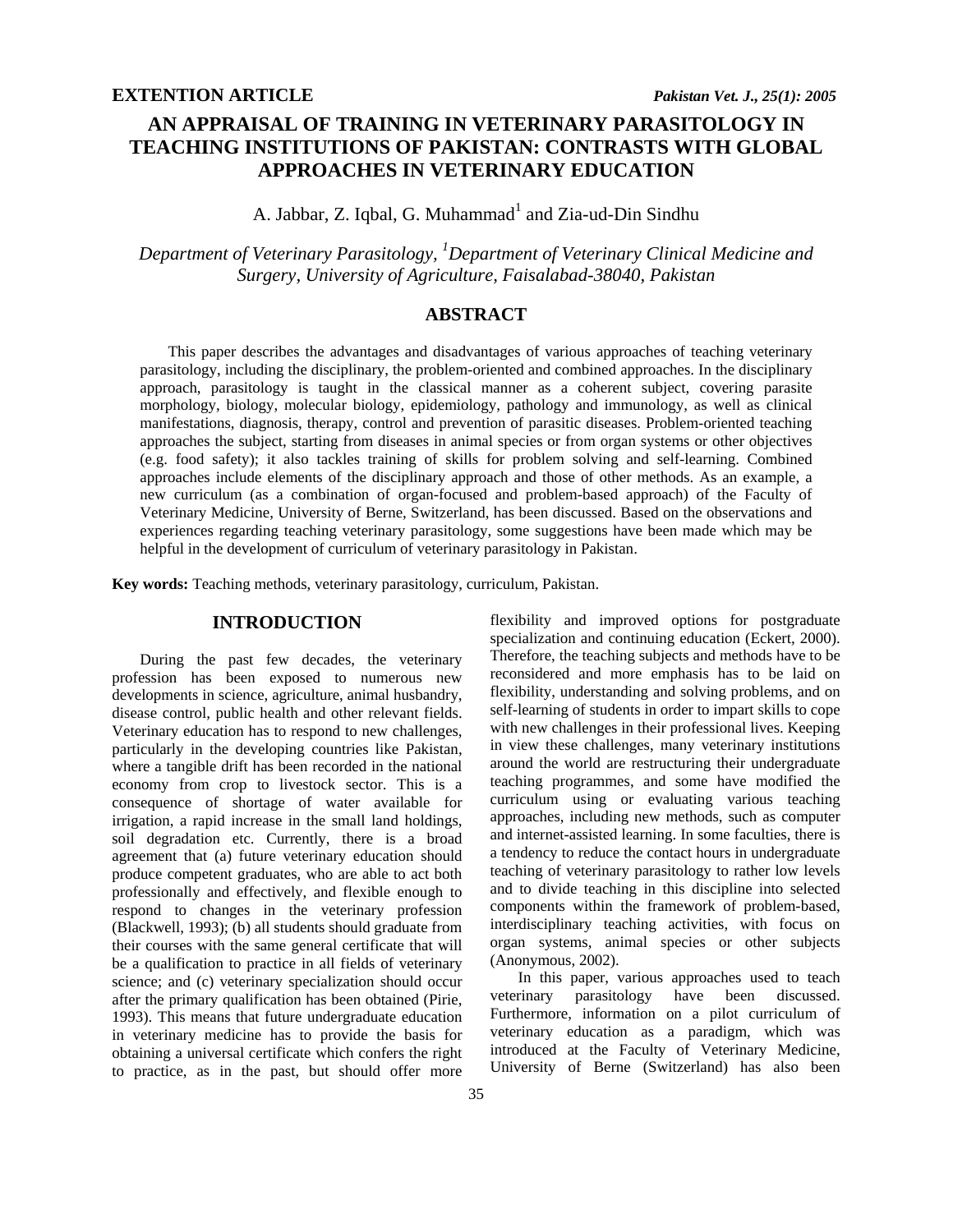presented. This can be used as a guideline/model for the development of revised parasitology curriculum in Pakistan. The aim of this publication is to stimulate discussions on teaching approaches and methodologies for veterinary parasitology and to provide comparative information of the current situation in various parts of the world. This information would be helpful to give considerable advice in the complicated process of changing and improving curricula for education in veterinary parasitology.

# **TEACHING APPROACHES**

 There are several choices of teaching veterinary medicine and parasitology which have been discussed in detail earlier (Eckert, 2000). These include the disciplinary approach, problem-oriented approaches focused on diseases of animal species, organ systems or other subjects, and combined approaches thereof.

## **Disciplinary approach**

 In this method, parasitology is conventionally taught as a coherent subject, covering parasite morphology, biology, molecular biology, epidemiology, pathology and immunology, together with clinical manifestations, diagnosis, therapy, control and prevention of parasitic diseases (Soulsby, 1994; Euzéby, 1996). Using parasite taxonomy as a primary pattern, the disciplinary approach provides an effective and easy access for the students to gain an overview on parasitology and parasitic diseases and, most importantly, to understand the complex networks of epidemiological key factors, the parasite-host relationships and their clinical significance, the zoonotic potential of parasites etc. In this regard, it has to be emphasized that many of the parasitic infections involve several host species and several organ systems or in most cases the whole host organism.

 Experience gained during the last two decades has shown that the disciplinary approach can provide an adequate basis of knowledge and skills of veterinary parasitology for professional life if it is well structured, concise, focused to relevant parasitic diseases and well balanced regarding the depth and breadth of knowledge. This approach has certain disadvantages like insufficient integration between parasitology and other disciplines, overlapping between disciplines, and the lack of training of the students for self-directed learning and for applying their knowledge to practical problems.

#### **Problem-oriented approaches**

 Curricula based on problem-oriented teaching were first introduced in medical schools, e.g. at Harvard Medical School in 1985 and at Bowman Gray School of Medicine (USA) in 1987/1988 (Philip and Camp, 1990). At the latter school, 25 students were accommodated per year, six to eight students per group, each with a basic scientist and clinician as a supervisor. The students had confronted with clinical cases and patients already in the first year. The main objectives of the curriculum included training of independent learning, critical thinking, learning of problem solving skills, enhancement of understanding of disease mechanisms, training of team-work and life-long learning habits. Several veterinary schools or faculties have also introduced curricula using problem-based teaching, e.g. Cornell University, Ithaca, USA in 1983 and the Faculty of Veterinary Medicine, University of Utrecht, The Netherlands in 1995 (Eysker, 2002). Such curricula have been focused on diseases affecting various animal species, on organ-oriented diseases or both. For many years, schools in Europe practiced some elements of problem-oriented teaching, especially in the clinical part of the curriculum, with relatively small groups of students having access to clinical patients under supervision of academic staff members. Similarly, in Pakistan, one credit hour course for parasitology clinic has been started in revised curriculum in 1998. Undoubtedly, problem-oriented teaching of small groups of students has certain advantages, but this system encounters difficulties in many schools because of too large number of students, lack of staff and appropriate teaching infrastructures, and a limited number of patients. It is, therefore, mostly taught in the laboratories, thus defeating the purpose of problemoriented teaching approach.

### **Combined approaches**

 Another choice of teaching veterinary parasitology is a combined disciplinary and problem-oriented approach (Eckert, 2000). In this approach, various disciplines should initially present concise overviews on parasitic and other infectious diseases, including all aspects from etiology to control. Enough time has to be reserved for practical training and self-learning of the students, who should have access to computer-based and interactive learning facilities. General principles of infectiology and diagnostic techniques can be taught in an interdisciplinary approach together with bacteriology, virology and pathology. In this period, some modest options for specialization may be offered as electives, e.g. tropical parasitology or parasitic diseases of wild and zoo animals. In the clinical part of the curriculum, cases of infectious diseases should be presented in a problem-oriented approach predominantly focused on animal species and subjects relevant to the veterinary profession (e.g. food safety). Ideally, these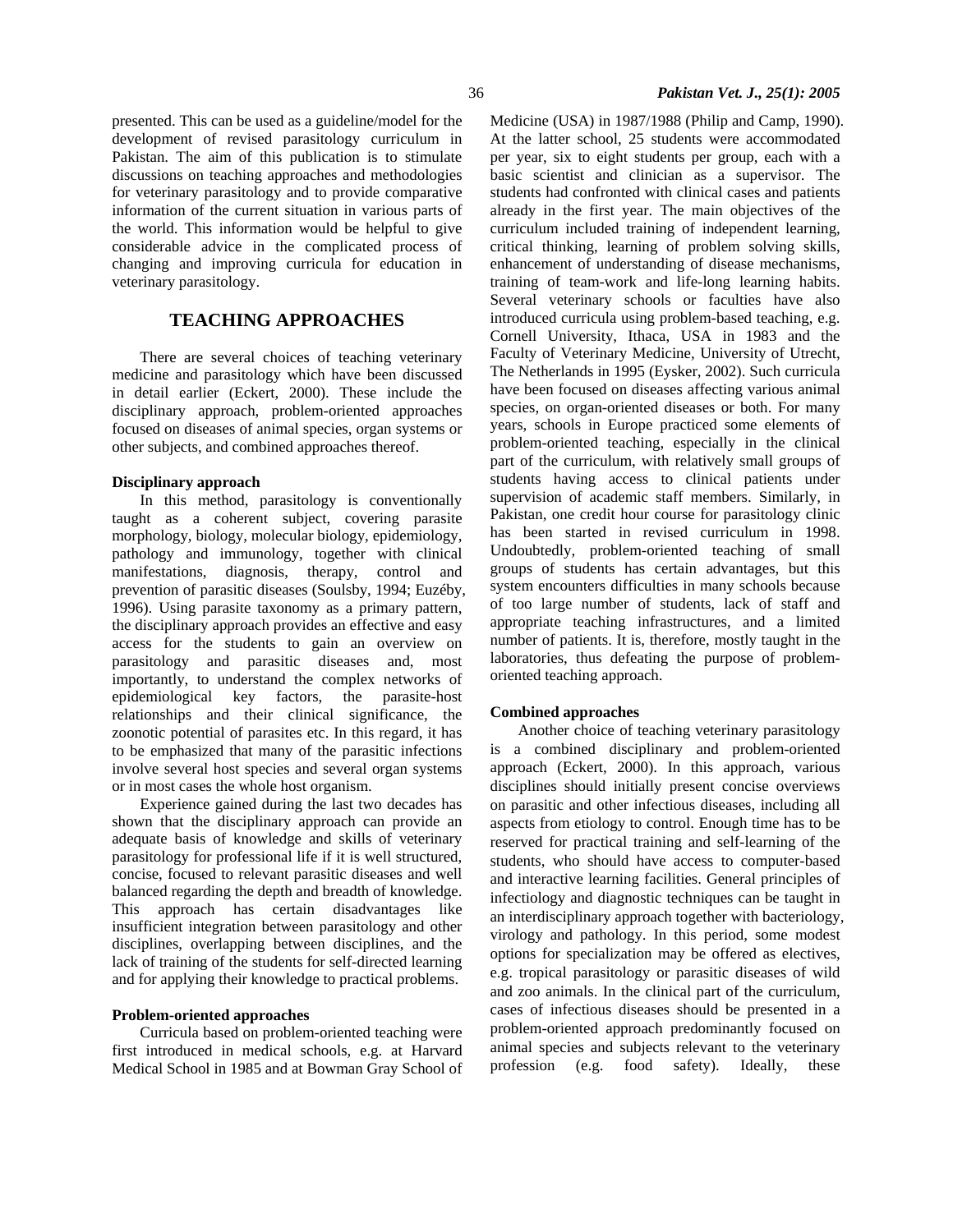presentations should be interdisciplinary endeavors with participation of clinicians, infectiologists, pathologists and other specialists.

### **Region-specific approaches**

 There are certain parasitic diseases of animals which are specific for a particular area e.g. fascioliasis is a pertinent parasitic disease of marshy areas. Similarly, the diagnosis and control practices used by the local farmers are also equally important and helpful in field conditions. The knowledge on these areaspecific parasites and control measures should be gathered and be included after scientific validation. This approach will help the students to easily tackle with region-specific parasitic problems.

#### **Example of a new curriculum as a model**

 A new curriculum of the combined type was established in 1999 at the Faculty of Veterinary Medicine, University of Berne, Switzerland (Gottstein and Eckert, 2002). The curriculum comprised 5 years of studies. Organ-focused teaching covered three days a week for the second and third year of the curriculum. Simultaneously, organ-independent teaching was comprised of two half-days a week for two years. For all teaching modes, approximately 50% of the time was used for lectures, 30% for practical training and/or tutorial groups and 20% for self-education. Years 4 and 5 were devoted either to problem-oriented clinical and paraclinical education or enhancing of experiences in clinics and institutes of paraclinical disciplines. In this way, practical training, including mainly parasite morphology and diagnostic exercises, are directly integrated into the corresponding disease block, so that lecturing and practical works (mainly microscopy) are combined as more attractive features for the students. Additionally, one day per week was also used for "elective" in-depth studies of animal species-specific aspects (students had to select a specific track already after the first year in fields of small animal medicine, equine medicine, production animal medicine, paraclinical sciences or veterinary public health).

 Consequently, the short-term experiences with a combined approach of teaching veterinary parasitology at the University of Berne, Switzerland have basically confirmed some advantages of problem-oriented and organ-focused teaching in certain domains, but have clearly shown the need to maintain the basic integrity of other fields such as infectious diseases. Nevertheless, closer interdisciplinary contact and collaboration, especially in elective teaching, was enforced between paraclinical and clinical teaching by reforming the curriculum. Operationally, however, it turned out that large student numbers (organ-focused teaching includes

two student classes in parallel) in relation to the resources of manpower, rooms and finances limited the workability of the curriculum.

#### **DISCUSSION**

 Generally, the taxonomic approach of presenting parasitoses has been replaced by an order following the organ-focused teaching as far as possible. This means, e.g. that intestinal parasitoses are taught at the same time as the digestive tract is taught as an organ-block. Parasitoses themselves are taught conventionally including parasite morphology, biology, epidemiology, pathogenesis/pathology and immunology, alongwith clinical manifestations, diagnosis, therapy, control and prevention of parasitic diseases. Therefore, teaching incorporates an additional participation of veterinary parasitology in this elective learning, allowing, e.g. to present in more details the problems and the differential diagnosis of gastrointestinal nematodes in ruminants. This teaching is commonly organized together with clinicians and/or pathologists per elective field.

 The present curriculum of veterinary parasitology at various universities in Pakistan offering Doctor of Veterinary Medicine (DVM) degree partially represents disciplinary approach. Two textbooks (Soulsby, 1982; Urquhart *et al*., 2000) are the main source of available teaching material for the students of veterinary parasitology. Broadly speaking, these books have also been written on the pattern of disciplinary approach. Despite vigorous efforts, it has been observed that the retention level of the students is not satisfactory. The reasons advanced by the students for lower level of retention include the taxonomic details of the parasites, poor teaching aids, lack of practical demonstration of parasites/parasitic diseases and un-necessary teaching of curriculum having no/little practical significance. Students are of the view that they should be taught about classification of parasites in one or two classes at the most, followed by lectures on different diseases caused by parasites detailing about their etiology, pathogenesis, treatment and control complemented by practical post-mortem demonstrations (personal communication).

 In Pakistan, the curriculum of DVM remained unchanged for 20 years (1978 to 1998) and from 1998 onward, the curriculum has been revised three times but the contents are almost the same except a few changes in practical courses. There are three main courses of parasitology which are being taught at undergraduate level viz., General Parasitology and Protozoology, Helminthology and Veterinary Entomology. One of the important aspects of diseases of animals is parasitic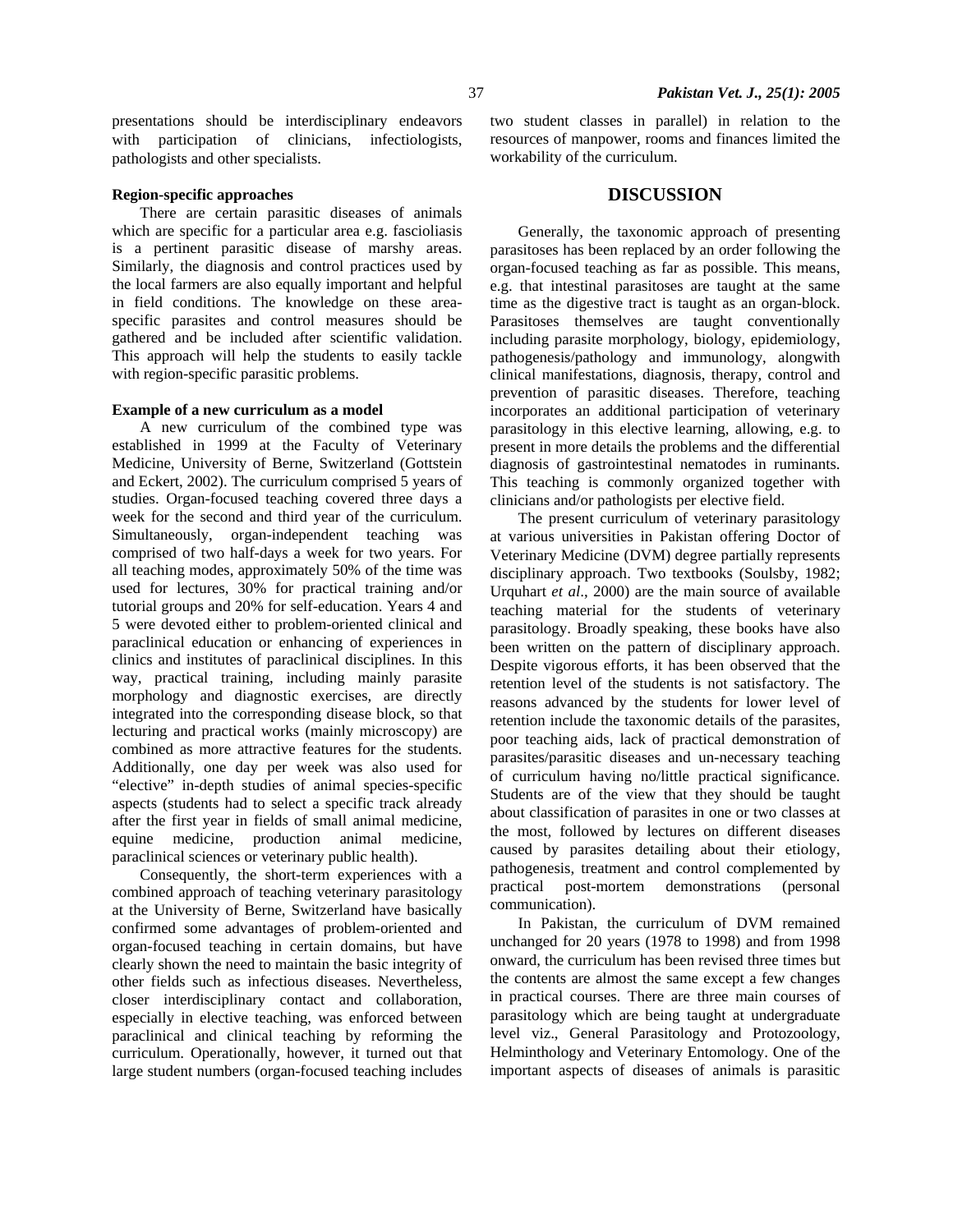zoonosis but this area has been neglected in the curriculum of DVM.

 Recently, Pakistan Veterinary Medical Council and Higher Education Commission have revised DVM curriculum. Moreover, an Inter-University Faculty Board (IUFB) has been constituted by the Governor of Punjab in his capacity as Chancellor of all the universities of Punjab. The approach for teaching parasitology has been the orthodox one i.e., disciplinary approach. But this approach has been changed with problem-oriented or combined (disciplinary and problem-oriented) approaches throughout the world. Keeping in view this situation, it is the dire need of the time that a solitary body/institute should be given the mandate for curriculum development in general and the conventional method of parasitology teaching i.e., disciplinary should be combined with problem-oriented teaching in particular at the proportion of 50:50. The revision should be made in the light of guiding principles of World Association for the Advancement of Veterinary Parasitology (Anonymous, 2002).

 Teaching methodology for veterinary parasitology in Pakistan is also an outdated one. Conventional methods are being used to teach theory and practical classes. For example, use of slides for practical training, is an outdated method, and should be replaced with audio-visual demonstrations, information technology and practical training on live or slaughtered animals. We should find a way to teach all of parasitology in less time with the help of technology. This includes web sites, CD ROMs and programmes that facilitate programmed learning. Several universities in developed countries have made some of their course materials available electronically on the web for use by their students, as well as students at other institutions. Among the first to be introduced was a site developed by Dr. Robert Corwin (recently deceased) at the University of Missouri (USA) for his veterinary parasitology course available at http:// www. parasitology.org .org and Dr. Colin Johnstone at the University of Pennsylvania (USA) available at http://cal.nbc.upenn.edu/merial/ for the Penn students. The information at these sites has continuously been revised and additional faculty/institutions have developed parasitology web sites (Stromberg, 2002).

 Because parasitology is such a visual discipline, we can take advantage of the many images we have acquired and share them with our students and colleagues in the electronic format. There are many web sites available that have numerous images of parasites. With the teaching time considerably slashed, one can make use of electronic material to get around this problem. At the University of Minnesota (USA), each student is provided with a CD ROM that includes all of the lecture notes, copies of all the PowerPoint

presentations used for lecture, laboratory exercises and a study set of 13 presentations and questions. In Pakistan, we can make use of the Virtual University, which has been established for distant learning, by developing websites of different fields of veterinary science. Furthermore, each veterinary parasitology department at every DVM degree awarding institute should develop its own website, so that the students would have an easy and quick access to teaching material.

 Owing to the era of specialization in every field, some fields of specialization at undergraduate and postgraduate levels may be offered in the curriculum of veterinary parasitology. For example, wild life parasitology and public health parasitology can be offered as electives to the graduates. Additionally, specialization in the parasites of dairy animals, pets and small ruminants can also be offered.

 It can be assessed that a continuous modification and improvement of the curriculum is still necessary. In plans for a modified curriculum, new statutory regulations in Switzerland and experiences from other countries like Australia, USA and Italy should be considered. A combined approach of teaching veterinary parasitology, including basic disciplinary teaching and additional problem-oriented education, has recently been proposed in a resolution by the World Association for the Advancement of Veterinary Parasitology (Anonymous, 2002).

#### **Conclusions**

 Parasitologists of Pakistan should revise the curriculum in the light of global scenario. We should tag along the guidelines of World Association for the Advancement of Veterinary Parasitology which has identified the problem of curriculum revision and has adopted a resolution in which the minimum requirements for the number of contact hours in teaching undergraduate veterinary parasitology are defined. It is suggested that an advisory board comprising academicians, clinicians and other stakeholders should be constituted at least at provincial level with the aim to give recommendations to government for curriculum development on the basis of country problems.

## **REFERENCES**

- Anonymous, 2002. World Association for the Advancement of Veterinary Parasitology. Resolution on Teaching Veterinary Parasitology. WAAVP News Letter, 5: 3–4.
- Blackwell, M.R., 1993. Veterinary education: the way ahead—a student viewpoint. In: Michell, A.R.